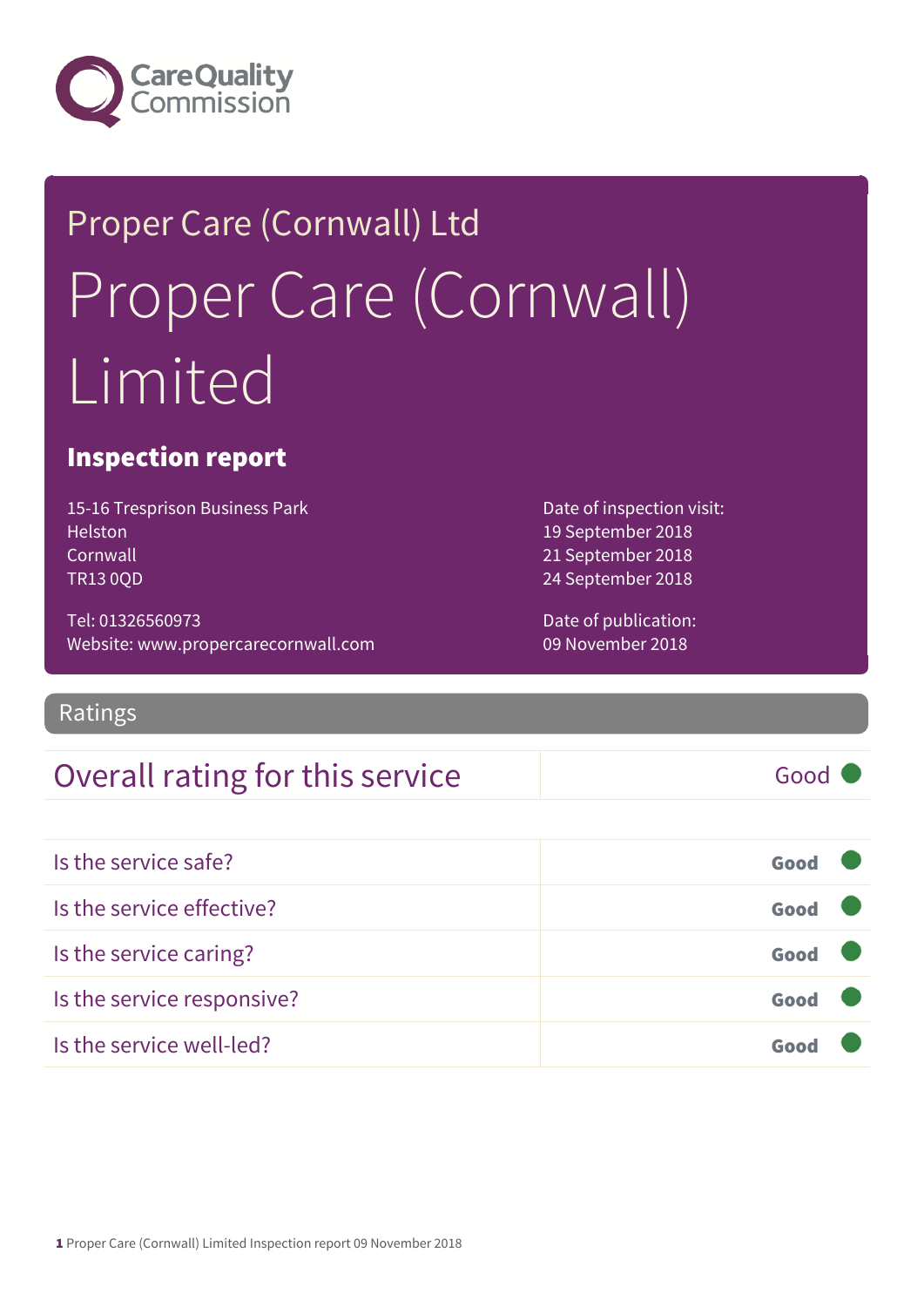#### Summary of findings

#### Overall summary

We carried out this announced inspection between the 19 and 24 September 2018. At the last inspection, in February 2016, the service was rated Good overall but requires improvement in relation to our question 'Is the service effective' because staff were not receiving training updates. At this inspection we found improvements in access to training had been made and the service was now Good in all areas.

Proper Care (Cornwall) Limited provides personal care to people living in their own homes in the community. Services are provided to predominantly older people living in an around Helston in South West Cornwall. At the time of our inspection the service was providing support to approximately 70 people. The service generally provides short visits at key times of the day to support people with specific tasks to enable people to continue to live in their own homes. These services were funded either privately, through Cornwall Council or NHS funding.

People and their relative told us the service provided safe care. Their comments included, "I feel happy and safe with them [staff]" and "Yes I do [feel safe], they [staff] are very good." Staff had received training in safeguarding adults and knew how to respond if they had any concern in relation to people's safety. Staff were confident the registered manager would take any action necessary to ensure people's safety.

Risk assessments had been completed and where risks had been identified staff were provided with guidance on how to manage and minimise these risks while providing support. Any accidents or incidents that occurred had been appropriately recorded and investigated by the registered manager to reduce the likelihood of similar events reoccurring. The service had purchased a lifting aid and staff had received training on how to assist people who were uninjured up from the floor following a fall. This meant people were protected from the risks associated with spending time on the floor while awaiting assistance from emergency services.

People told us they received a reliable service and no one reported having experienced missed care visits. Staff told us, "There are no missed visits. There is always someone to every visit." We received mixed feedback from staff, in relation to the amount of time allocated to travel between care visits and identified that some staff visit schedules did not include appropriately amounts of travel time. We discussed these issues with the registered manager who accepted and recognised that travel time had not been consistently included in staff rotas. We have made a recommendation in relation to the services visit scheduling systems and the manager explained that changes were planed to address these issues.

People told us their care visits were normally provided on time and for the full duration and one person's relative said, "One thing is we have been allocated a reasonable amount of time so we don't feel under any pressure. The people are very caring and pleasant and they do try to understand my husband. They take the time and trouble to understand what he feels unsafe about." Staff told us the issues with travel time did not impact on the support they provided and daily records showed staff normally arrived on time. We have made a recommendation in relation to the service's current visit scheduling system.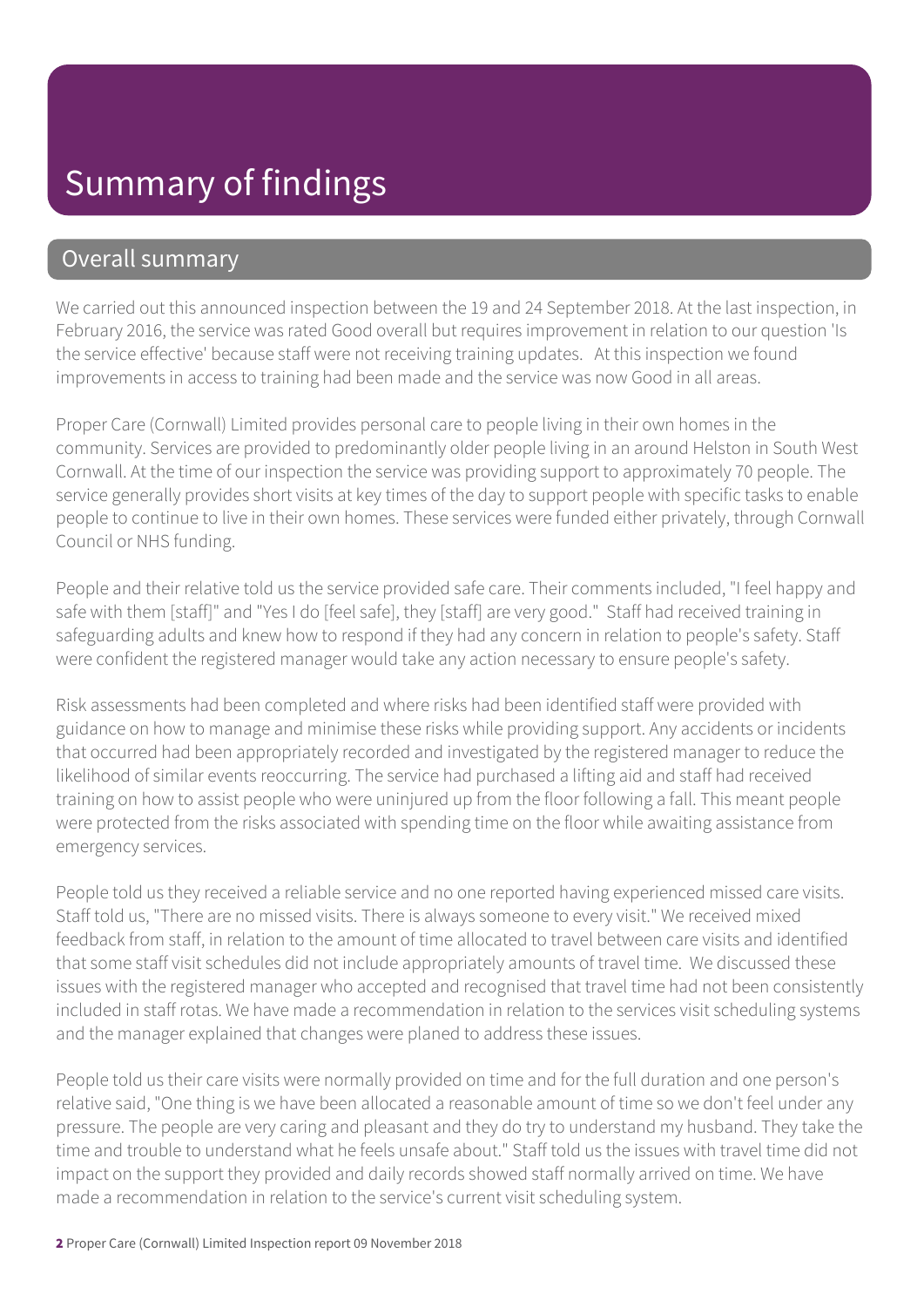Staff were sufficiently skilled to meet people's needs. Following our previous inspection a new system had been introduced to ensure all training was regularly reviewed and updated. Staff told us, "They are very strict that all our training is up to date." While health professionals said, "Staff appear to be well trained and are happy and actively striving to improve their education". There were appropriate staff induction processes in place and all staff new to care received formal induction training in line with the requirements of the care certificate.

The service had robust recruitment practices, which meant staff were suitable to work with vulnerable people. Staff told us they were well supported by their managers and commented, "The managers are [very] nice, easy to talk to" and "They come out and supervise us and they do random spot checks as well." Records demonstrated all staff received regular formal supervision and annual performance appraisals.

Care plans provided staff with sufficiently detailed direction and guidance on how to meet people's individual needs and wishes. Peoples' care plans were regularly reviewed and updated. People and where appropriate their relatives had been involved in these reviews and reported that changes had been made to their care plan in response to suggestions they had made.

Staff knew people they supported well and those people told us they were normally supported by a small group of carers whose company they enjoyed. Information about people's likes and interests was gathered during the needs assessments process and where possible the service aimed to provide support staff with similar interests. One person's relative said, "They originally chose a carer who had travelled a lot as we did when we younger."

People's care plans included guidance for staff on their individual communication needs and how to support people to make decisions and choices during each care visit. Daily care records showed staff respected people's wishes when planned care was declined. People said staff respected their dignity at all time and commented, "I never feel judged by her" and "We have a good rapport. They never come in grumpy and they never talk about other clients, never swear and never smell of smoke even though I know some of them do."

The service acted within the legal framework of the Mental Capacity Act 2005(MCA). Management and staff respected people decisions and choices in relation to how their care was provided.

Staff were motivated and spoke passionately about their role. Team meetings were held regularly and staff were encouraged to visit the office each Friday to collect their rotas and chat informally with managers. Staff told us they were supported and commented, "I like the staff here, we all help each other out", "[The managers] are brilliant, if you have an issue they sort it out straight away. Little, big, whatever it gets sorted" and "All in all [The registered manager] is a good boss and it is a good place to work."

People and their relatives were complimentary of the support the service provided and told us, "I think they are very good, no excellent", "They have a brilliant team and [the registered manager] should be proud of all his girls" and "It takes a great weight off me as I know I can rely on them."

The service had effective quality assurance systems in place to drive improvements in performance. People told us they were asked for their views on the quality of care the services provided as part of the care plans review process and records showed that people's comments had been complimentary. Information about the service complaints procedures was included in each person's care plan and people told us they would not hesitated to raise any concerns with the registered manager who they knew well and visited regularly.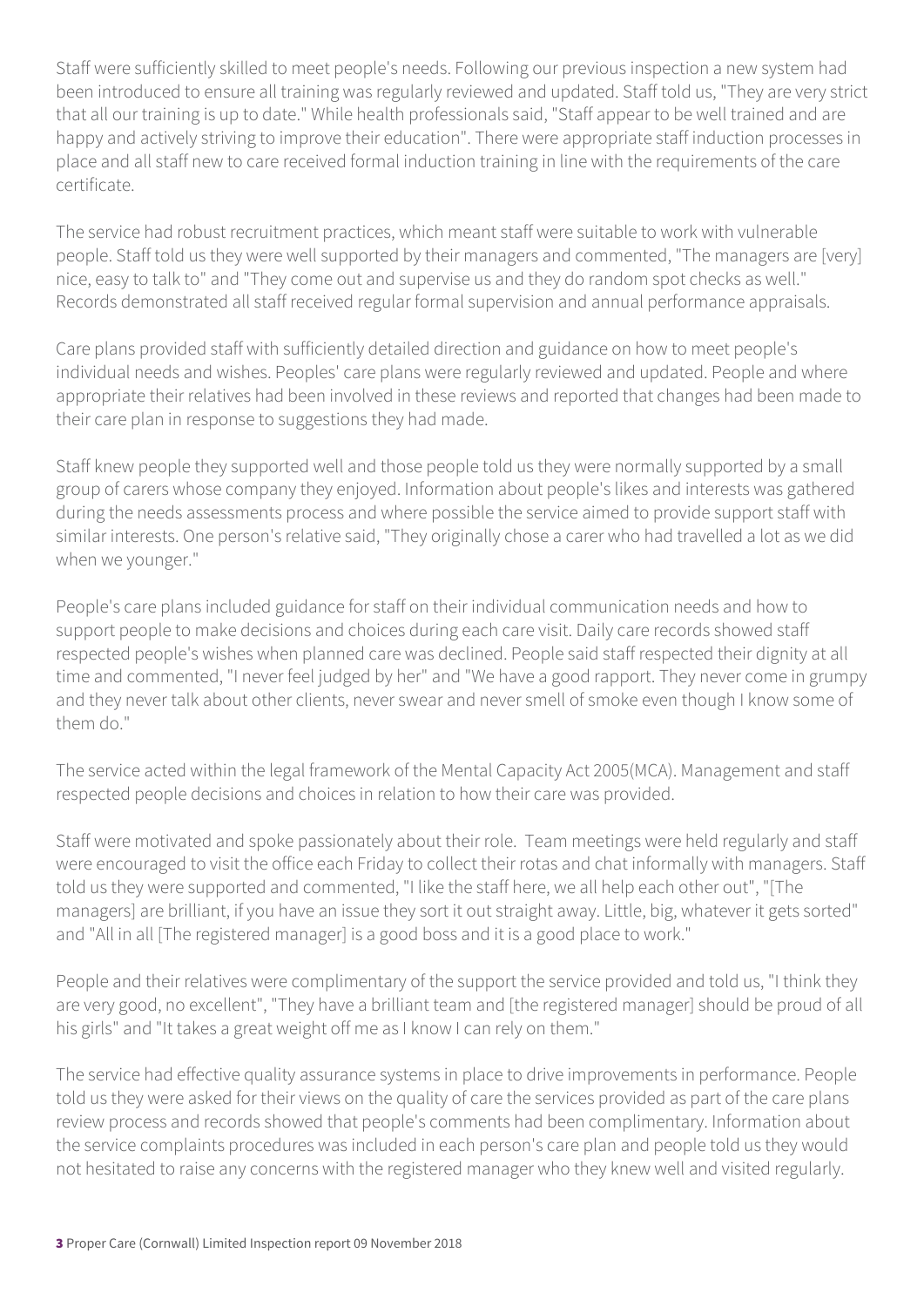#### The five questions we ask about services and what we found

We always ask the following five questions of services.

| Is the service safe?                                                                                                                                                  | Good |
|-----------------------------------------------------------------------------------------------------------------------------------------------------------------------|------|
| The service remains safe.                                                                                                                                             |      |
| Is the service effective?                                                                                                                                             | Good |
| The service was effective. Staff were sufficiently skilled and well<br>trained. There were appropriate procedures in place for the<br>induction of new staff members. |      |
| The service worked well with health professionals and guidance<br>they provided had been incorporated in people's care records.                                       |      |
| Managers and staff understood the requirements of the Mental<br>Capacity Act.                                                                                         |      |
| Is the service caring?                                                                                                                                                | Good |
| The service remains good.                                                                                                                                             |      |
| Is the service responsive?                                                                                                                                            | Good |
| The service remains good.                                                                                                                                             |      |
| Is the service well-led?                                                                                                                                              | Good |
| The service remains good.                                                                                                                                             |      |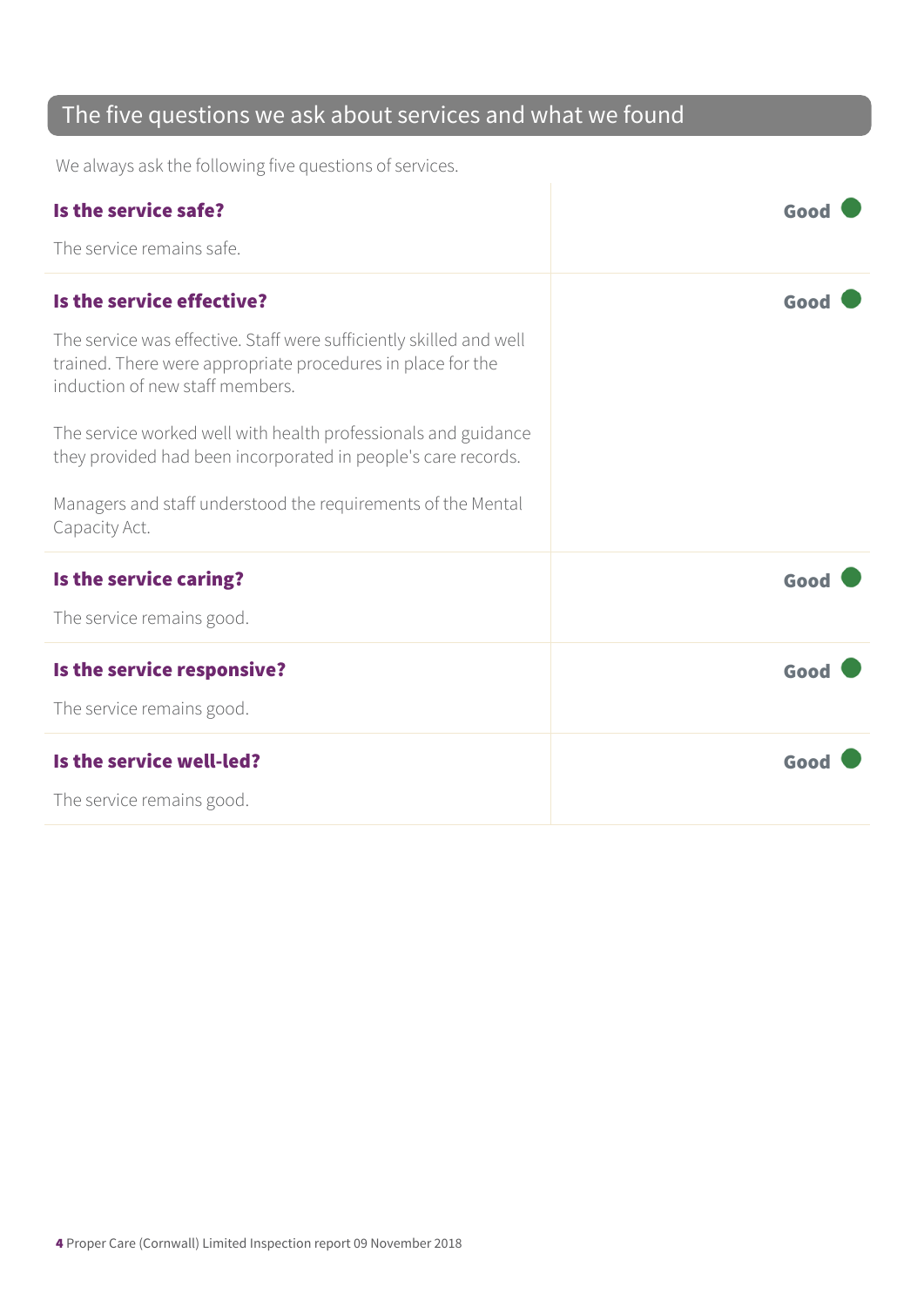

# Proper Care (Cornwall) Limited

Detailed findings

## Background to this inspection

We carried out this inspection under Section 60 of the Health and Social Care Act 2008 as part of our regulatory functions. This inspection checked whether the provider is meeting the legal requirements and regulations associated with the Health and Social Care Act 2008, to look at the overall quality of the service, and to provide a rating for the service under the Care Act 2014.

This inspection took place between 19 and 24 September 2018 and was announced in accordance with our current methodology for the inspection of home care services. The inspection team consisted of one Adult social care inspector and an expert by experience. An expert by experience is a person who has experience of using or caring for someone who uses this type of service. The expert by experience telephoned a sample of people and their relatives to check people were happy with their care and support.

Prior to the inspection we reviewed the Provider Information Record (PIR) and previous inspection reports. The PIR is a form that asks the provider to give some key information about the service, what the service does well and improvements they plan to make. We also reviewed the information we held about the service and notifications we had received. A notification is information about important events which the service is required to send us by law.

During the inspection we spoke with the 11 people who used the service, six relatives, seven members of care staff and the registered manager. In addition, we inspected a range of records. These included four care plans, five staff files, training records, staff duty rotas, meeting minutes and the service's policies and procedures.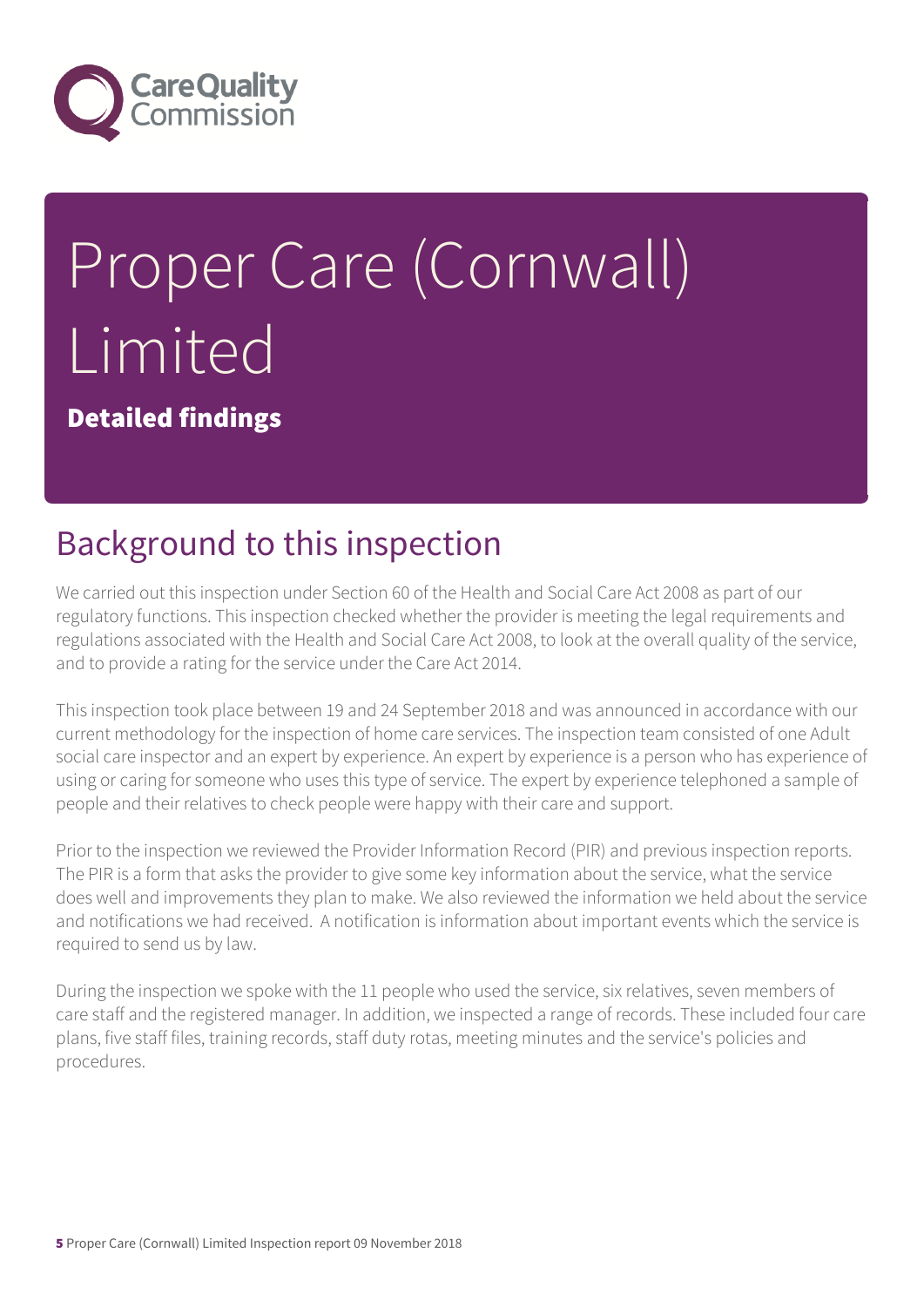## Our findings

People and their relatives consistently told us they felt safe while receiving support from Proper Care (Cornwall) Limited. Comments we received included, "Absolutely, 100% safe", "I feel happy and safe with them", "Yes I do [feel safe], they are very good" and "Oh definitely yes. They are very, very careful with [my relative]."

People were protected from the risk of abuse because staff knew and understood their responsibilities to keep people safe and protect them from harm. Staff had received training in safeguarding adults and equality and knew how to identify and report possible abuse. Staff told us they would initially report any concern to the registered manager who they were confident would take any action necessary to ensure people's safety. Information about the local authorities safeguarding procedures was displayed in the service's office and safeguarding contact information was included in the service user guide within each person's care plan. Records showed that service had appropriately raised safeguarding concerns where issues in relation to people's safety while accessing the community had been identified. The service also provided people with support and guidance on how to remain safe within their own homes. Information guides designed to help people identify potential doorstep frauds and manage nuisance phone calls were available to people from the service's office.

Risk assessments had been completed as part of the initial care visits to each person's home. For each identified area of risk staff had been provided with guidance on the action they must take to protect the person and themselves. This included any environmental risks in people's homes, risks in relation to their care and support needs as moving and handling, nutritional needs and the risk of falls. Where lifting equipment was necessary to manage risks associated with transfers, staff were provided with detailed guidance of how this equipment should be safely used. This included photographs to demonstrate how equipment should be used and guidance for staff to provide people with reassurance when using equipment. For example, one person's care plan stated, "Once [Person's name] is connected to the hoist explain every movement so that [they] do not get worried."

Any accidents and incidents which occurred were documented within people's care records. These events were also reported to managers and investigated to identify any additional measures that could be put in place to prevent similar events from reoccurring. Senior staff had recently received training from the ambulance service, on how to support people up from the floor if they had fallen but not sustained any injuries. Following this training the service had purchased an inflatable lifting device and office based staff were now able to safely support people up from the floor after falls, to prevent the risk of people sustaining injuries while waiting for support from emergency services.

The service had appropriate emergency procedures in place for use during periods of adverse weather. A traffic light system was used to prioritise individual care visits and this system had worked effectively during the previous winters sever weather conditions. In addition, there was a company car available for staff to use without notice, in the event that their own vehicle broke down. This helped minimise the risk that vehicle reliability issues would result in missed care visits.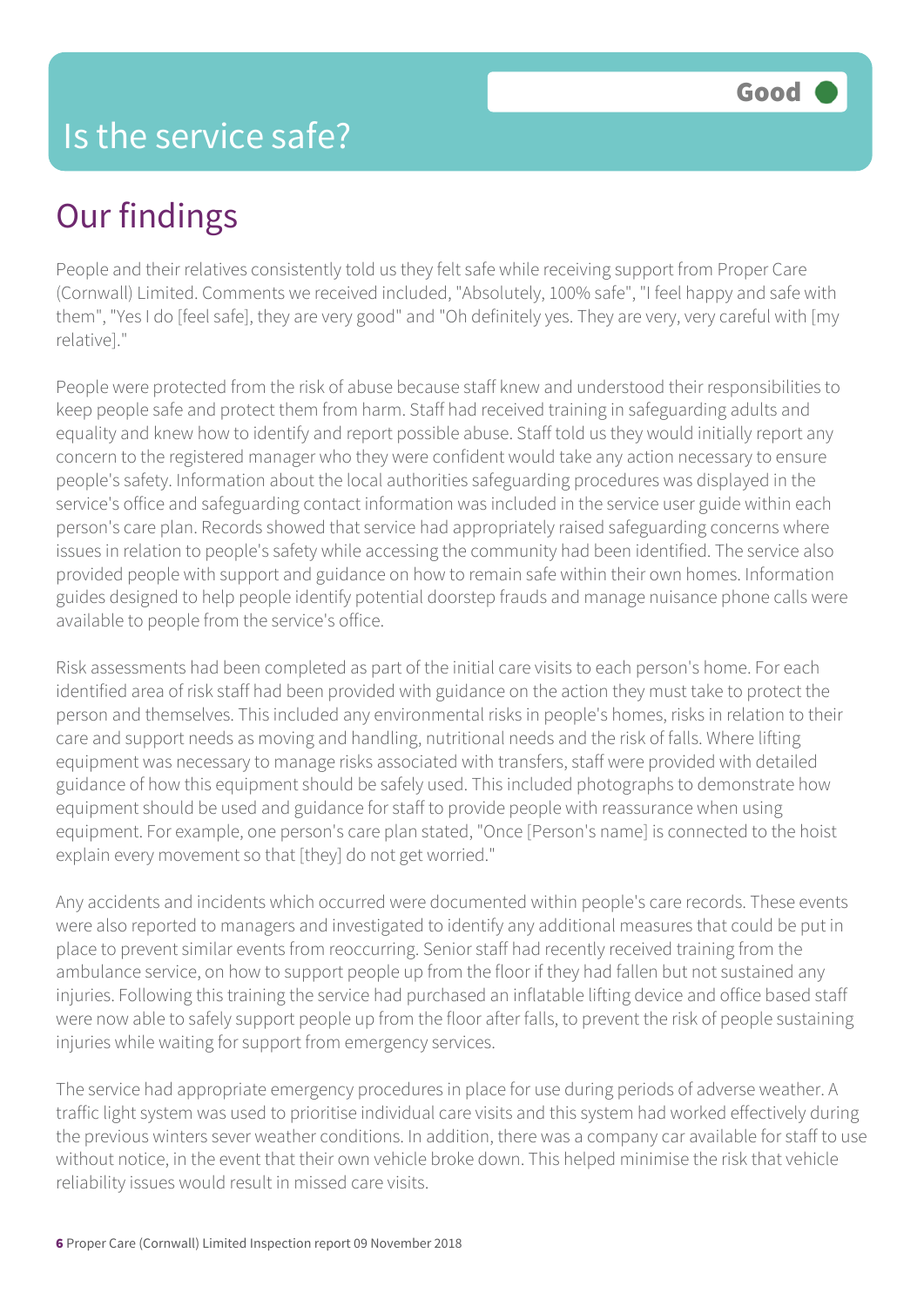Staff told us, "There are enough staff" and "I think we have lost a couple of staff recently but there are enough of us." At the time of our inspection the service was slightly understaffed and in order to provide all planned visits, managers were completing care visits first thing each morning. The service's management team recognised this situation was not sustainable in the long term and told us, "We are only bidding for packages where we have gaps" and "We are recruiting." A recruitment drive was underway and an additional staff member was due to start in the week following our inspection while two additional candidates had been appointed but were awaiting recruitment checks.

All staff had completed a thorough recruitment process to ensure they had appropriate skills and knowledge required to meet people's care needs. Staff files demonstrated all necessary checks had been completed to ensure staff were safe and suitable for employment in the care sector. These included references from previous employers and Disclosure and Barring Service (DBS) checks.

There were suitable on call arrangements in place to support people and staff when the office was closed. People told us, "No problem in contacting them" and "Yes we have the numbers. They are on the front of the folder." While staff said, "The on-call service is brilliant, someone always picks it up if you ring." On-call senior staff maintained records of all calls they received and took appropriate action where necessary to reschedule care visits due to unexpected staff unavailability. There were procedures in place for the handover of information from on-call to office staff each morning to minimise the risk of care visits being missed visits.

None of the people we spoke with had experienced missed care visit and people said, "They always send someone. We have two carers at a time and they have never missed." During our inspection we found no evidence of missed care visits and staff told us this had not occurred. Staff told us, "Missed visits, very rarely. None that I know about", "No missed visits", "I don't recall any missed visits" and "There are no missed visits. There is always someone to every visit."

We received mixed feedback from staff in relation to the amount of time allocated to travel between care visits. Some staff told us, "They give you 5 or 10 minutes to travel between visits", "I would say there is enough travel time, usually the rounds run on time" and "There is some time between visits. I think the rota does work". While other staff said, "We don't always get travel time but there is enough time to do the visits" and "I look at the rota when I pick it up and any issues are sorted." We reviewed the service's visit schedules and found staff had not always been allocated appropriate amounts of travel time between care visits. We discussed these issues with the registered manager who recognised that travel time had not been consistently included in staff rotas. The manager explained that changes in office personnel were underway and that senior care staff were to be provided with dedicated administrative time to review an update the services visit schedules in future.

People said they normally received care visits on time and for the full duration. Their comments included, "They come in the morning at 0700 for half an hour", "Usually around the right time", "They always stay the allotted times unless I get tired and tell them to go, but this is very rare" and "One thing is we have been allocated a reasonable amount of time. So we don't feel under any pressure. The people are very caring and pleasant and they do try to understand my husband. They take the time and trouble to understand what he feels unsafe about." Staff told us the issues with travel time did not impact on the support they provided and records showed staff normally arrived on time. Staff comments included, "I am normally on time, if I am running late I contact the office and they would tell the person that we are going to be late let the person know" and "Yesterday I had to stay to wait for an ambulance and they covered my other visits."

It is recommended the service seek advice and guidance from a reputable source regarding the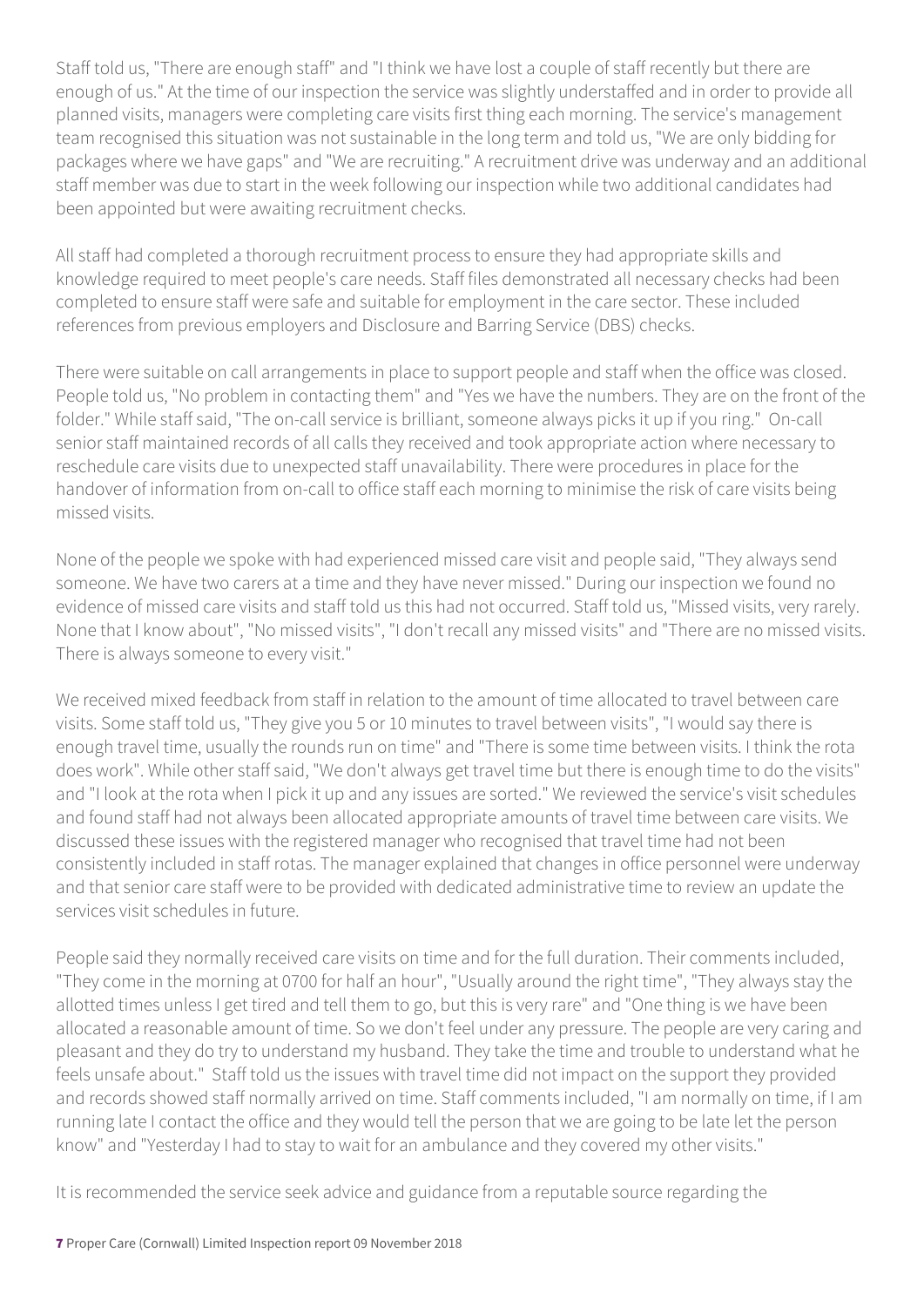development of scheduling systems to ensure adequate time is allowed for staff between home visits.

People were supported to safely manage their medicines if required. Staff had received appropriate training in this area and care records provided staff with guidance on the level of support each person required with their medicines. Where staff administered people's medicines administration records had been completed.

Staff had received infection control training and people care plans instructed staff to wash their hands at the beginning and end of every care visit. Personals protective equipment including gloves and aprons was readily available to staff from the office.

The service supported some people with shopping but did not hold any quantities of money on people's behalf. People gave staff shopping lists and money to pay for their shopping and staff returned with the items required, change and receipts for all purchases made. People told us, "They sometimes help (with shopping) and they bring back the change. I trust them" and "They do (go shopping for me) and return the change and receipt."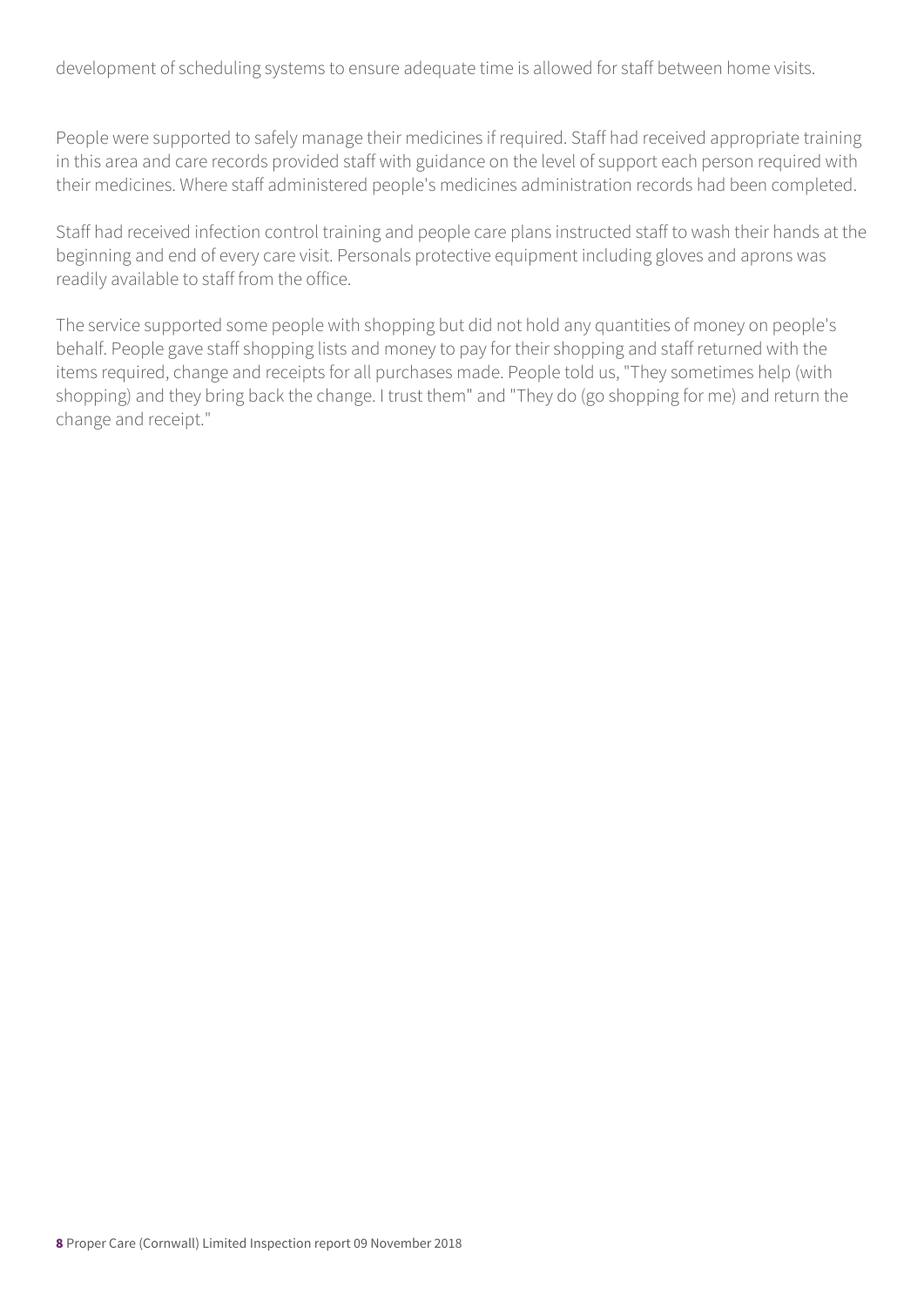#### Is the service effective?

## Our findings

People's needs and choices were assessed before they started to use the service. This helped ensure the service could meet people's needs, wishes and expectations. People said the registered manager had visited them at home to complete these assessments and told us, "[The registered manager] came and my daughter was here too and we ran through all the stuff", "They [staff] insisted on looking around the premises and doing a full inventory" and "The manager came down and still pops in to check everything is alright."

When new staff were employed they initially completed five days of classroom based training before shadowing more experienced staff to observe how care was provided. During this initial period of training staff completed courses in all topics the service considered mandatory including, moving and handling, safeguarding adults, first aid, fire safety, foody hygiene and medicines management. Staff told us they continued working alongside more experienced staff until they felt sufficiently confident to work independently and one staff member said, "I was shadowing for two weeks, then on double first and then gradually built up to singles." Staff new to the care sector were supported and encouraged to complete the care certificate within their first twelve weeks of employment. This nationally recognised training package is designed to provide staff with an understanding of current good practice.

At our last inspection we found the service required improvement in this area as staff had not received regular training updates. This issue had been identified by the service prior to the previous our inspection but not fully resolved .

At this inspection we found that service had new systems in place to ensure all staff training was regularly refreshed and updated. People consistently told us their care staff had the knowledge and skills necessary to meet their needs. Staff said, "We are called in for all the relevant training throughout the year" and "They are very strict that all our training is up to date." Managers told us, "There has been a big improvement in training." Health professionals reported, "The staff that I have come into contact with appear competent and well trained, they have always used handling equipment safely" and "Staff appear to be well trained and are happy and actively striving to improve their education."

Staff were encouraged and supported to continue their education and on the day of our inspection an external supervisor was meeting with staff to review their progress towards diploma level qualifications. Staff said, "I have done my level three [diploma in care] and they were supportive with that." One health professional told us, "One patient required specialist support which required additional training from [health professionals]. Proper Care were active in wanting and seeking to do this. This has enabled the patient to remain at home."

There were systems in place to provide staff with supervision and monitor their individual practice. All staff regularly received one to one supervision from their managers and unannounced spot checks were regularly completed. In addition, staff received annual performance appraisals and the records of these meetings showed they provided opportunities for staff to identify training and development goals. Staff said they were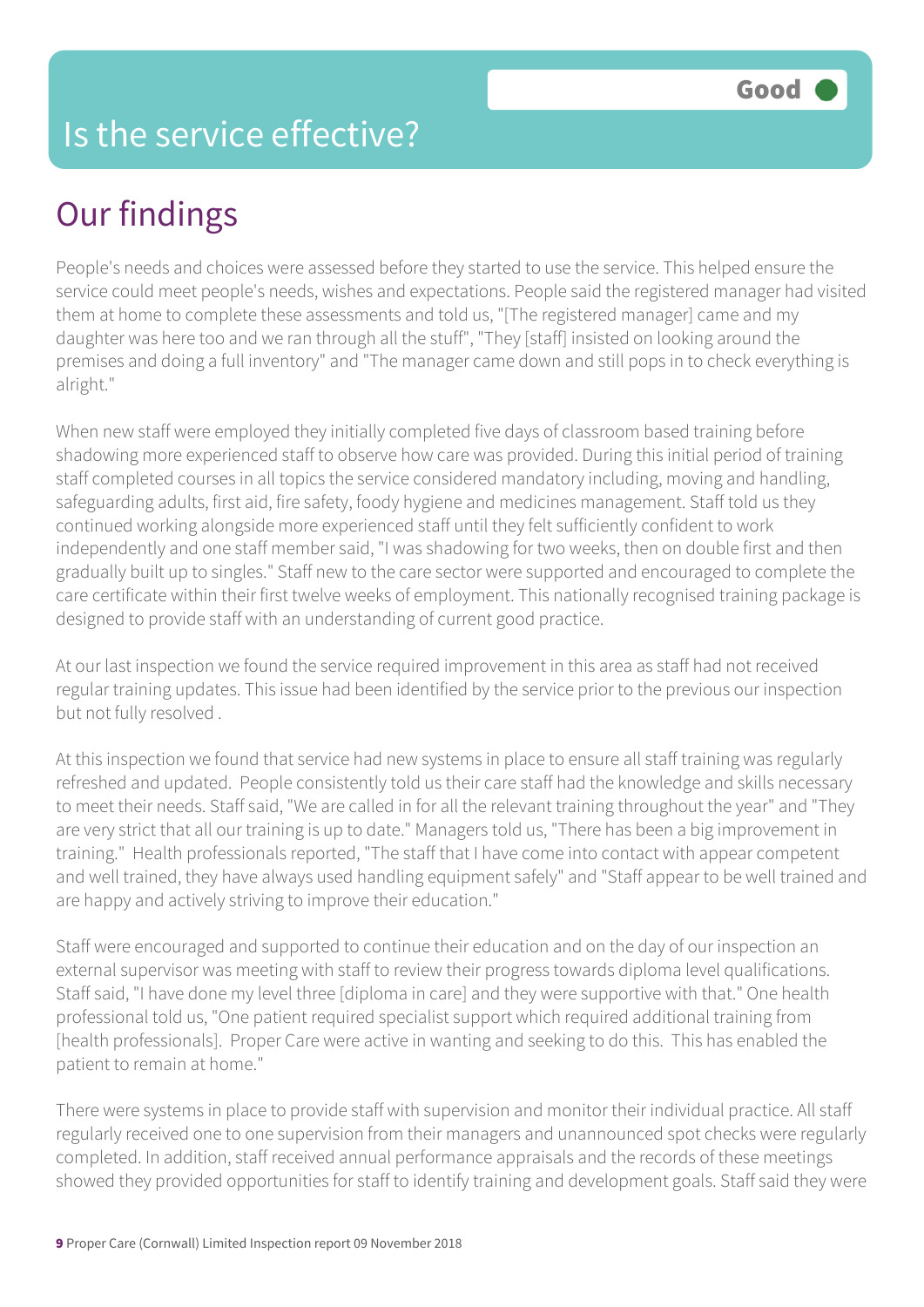well supported by their managers and commented, "I have just had supervision the other week", "They come out and supervise us and they do random spot checks as well" and "I've had an annual appraisal."

People were supported to maintain a healthy lifestyle where this was part of their support plan. Staff supported people with their food shopping and assisted them with the preparation and cooking of their meals. People's care plans included detailed and specific guidance in relation to people's meal preferences. For example, one person's care plan stated, "Breakfast is cereal with semi skimmed milk, toast with butter and honey and a cup of weak black tea." All staff had completed food and hygiene courses so they knew of how to prepare food safely.

The registered manager and staff team had developed good working relationships with healthcare professionals to help ensure people had timely access to services to meet their health care needs. Relatives told us, "They get the district nurse out if they have any concerns about my [relative]." While health professionals gave us examples of where the service had worked with them effectively to positively impact on people's wellbeing. Professionals comments included, "They have always been open to ideas and suggestions and are often the one's who will initiate/suggest improvements in care," "I find the management team at Proper Care communicate very well" and "They pick up on changes in patient's health quickly and advice on an appropriate course of action." Were professionals had provided advice or guidance this was incorporated in the person's care plans.

The Mental Capacity Act 2005 (MCA) provides a legal framework for making particular decisions on behalf of people who may lack the mental capacity to do so for themselves. The Act requires that as far as possible people make their own decisions and are helped to do so when needed. When they lack mental capacity to take particular decisions, any made on their behalf must be in their best interests and as least restrictive as possible. We checked whether the service was working within the principles of the MCA. We found the registered manager and staff team had a good understanding of the MCA and that people were supported to make decisions and choices during care visits.

Staff told us they asked people for their consent before delivering care or support and care records showed people were able to decline planned care. Where people had capacity, they had signed their care plans and review documented to formally record their consent to the planned care.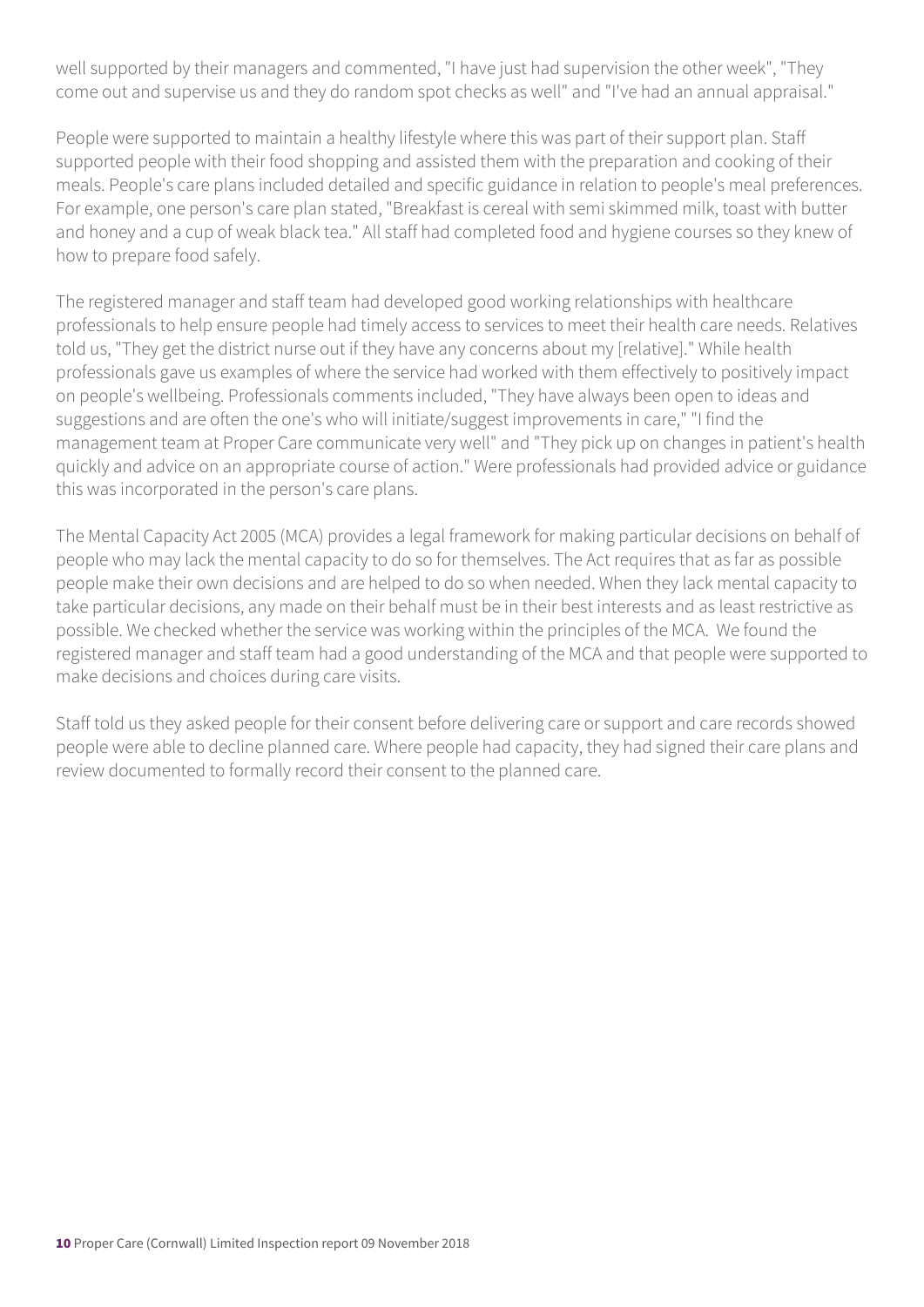## Our findings

People's needs were assessed by the registered manager or senior carers once a new package of care was commissioned. Staff visited the person at home to assess and identify people's individual needs. Their care plan was then developed by combining information on people's needs and preferences gathered during the assessments with feedback from relatives and details supplied by care commissioners. Initial care plans were reviewed and updated after the initial period of care provision to incorporate staff learning and any additional preferences expressed.

We found people's care plans were detailed, accurate and informative. For each care visit staff were given specific instructions on the support people required alongside information about their individual preferences. For example, one person's care plans instructed staff, "Take special care to dry [the person's] feet as [they] has reduced sensation in them and cannot tell if they are dry or not." Staff told us they found people's care plans sufficiently detailed and commented, "There is always a care plan in every house", "All the information you need is in the care plan" and "The care plans are good, I always read them." Health professionals recognised and valued the service's abilities to support people with complex care need and the registered manager told us

People confirmed copies of their care plan were available in their homes and that they had been involved in the processes of developing and reviewing these documents. People and relative told us the registered manager visited them at home at least twice a year to review and update their care plans. People said, "I do [have a care plan] and the carers use it. [The registered manager] came here last week for a three-month review and looked in the folder" and "We have spoken to [the registered manager] and even changed the Care plan." The registered manager told us, "I let people choose how often we do reviews" and we found that people care plans had been appropriately reviewed and provided staff with accurate information on people's individual needs. Where significant changes in people needs were identified these were highlighted to staff in the weekly newsletter, which were included with their visit schedules. This meant staff were aware of changes in people needs before they arrived to provide support.

During each care visit staff completed notes of the care and support they had provided and people told us, "They fill the folder in every day". These records included details of staff arrival and departure times, details of specific tasks completed and observations in relation to the person's mood and any changes in their care needs.

The service was able to make changes to scheduled visits times, at short notice, to enable people to participate in community events or attend hospital appointments. One person told us, "Today the carer came at 0500 this morning to see to me and help me get ready before the transport came to take me to hospital."

People care's plans included detailed guidance for staff on how to communicate with people effectively. Where people used specific equipment including digital devices to aid their communication, staff were provided with detailed information on how these devices were used. This included guidance on how to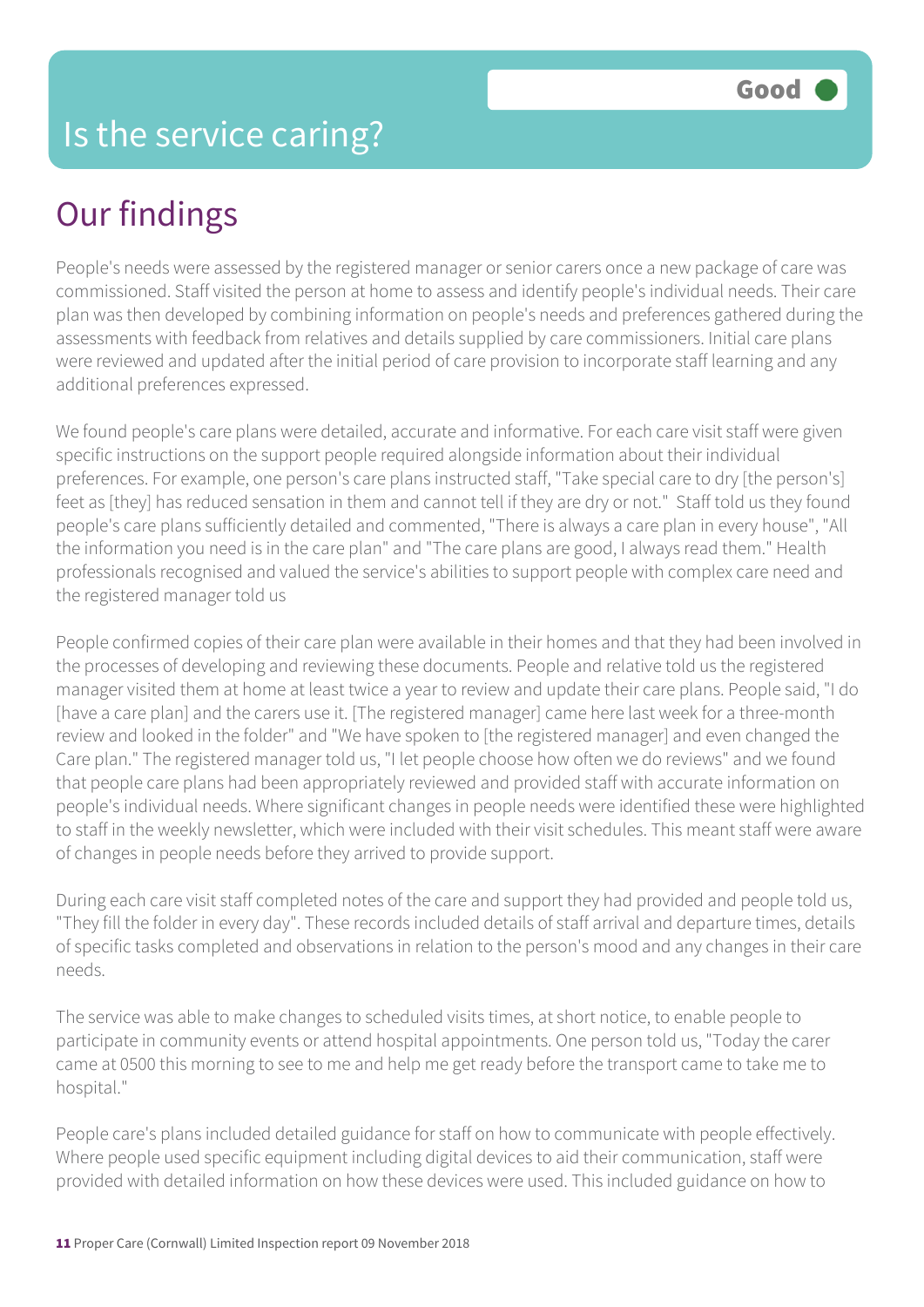present information and frame questions to enable people to make decisions and choices about how their care was provided. The registered manager had limited knowledge of the Accessible Information Standard and intended to review this guidance following our inspection. The Accessible Information Standard introduced in August 2016 sets out guidance on approaches that should be used to share information and communicate effectively with people who have difficulty communicating.

People and their relatives understood how to raise and report any concerns about the service's performance. People knew the registered manager well as he visited regularly to complete care plan reviews. People said they would not hesitate to report any complaints to the registered manager but told us this had not been necessary. People felt confident any concern they reported would be taken seriously and that they would not be subject to discrimination, harassment or disadvantage if they made a complaint. Comments we received in relation to complains included, "I feel I could ring up and tell [registered manager's name], he is very supportive", "I would go straight to [registered manager's name] and tell him straight", "I have no complaints at all" and "Any small issues are addressed immediately. If anything is wrong it is put right."

Since our last inspection the service had begun to focus on providing care for people at the end of their lives. The managers and staff worked closely with health professionals to enable people to leave hospital and be cared for in their own homes. Relatives and people in receipt of this support were consistently complimentary of quality of care provided by Proper Care. Their comments included "We are quite happy with them they are very good" and "I am very happy with them". Health professionals told us, "We manage complex patients with life-limiting degenerative conditions to which Proper Care offer bespoke care packages to meet the required needs of the individual" while staff comments included, "I enjoy the end of life care, we are all really good at supporting each other. I think we are brilliant at it actually. I think we are really supportive of the families as well."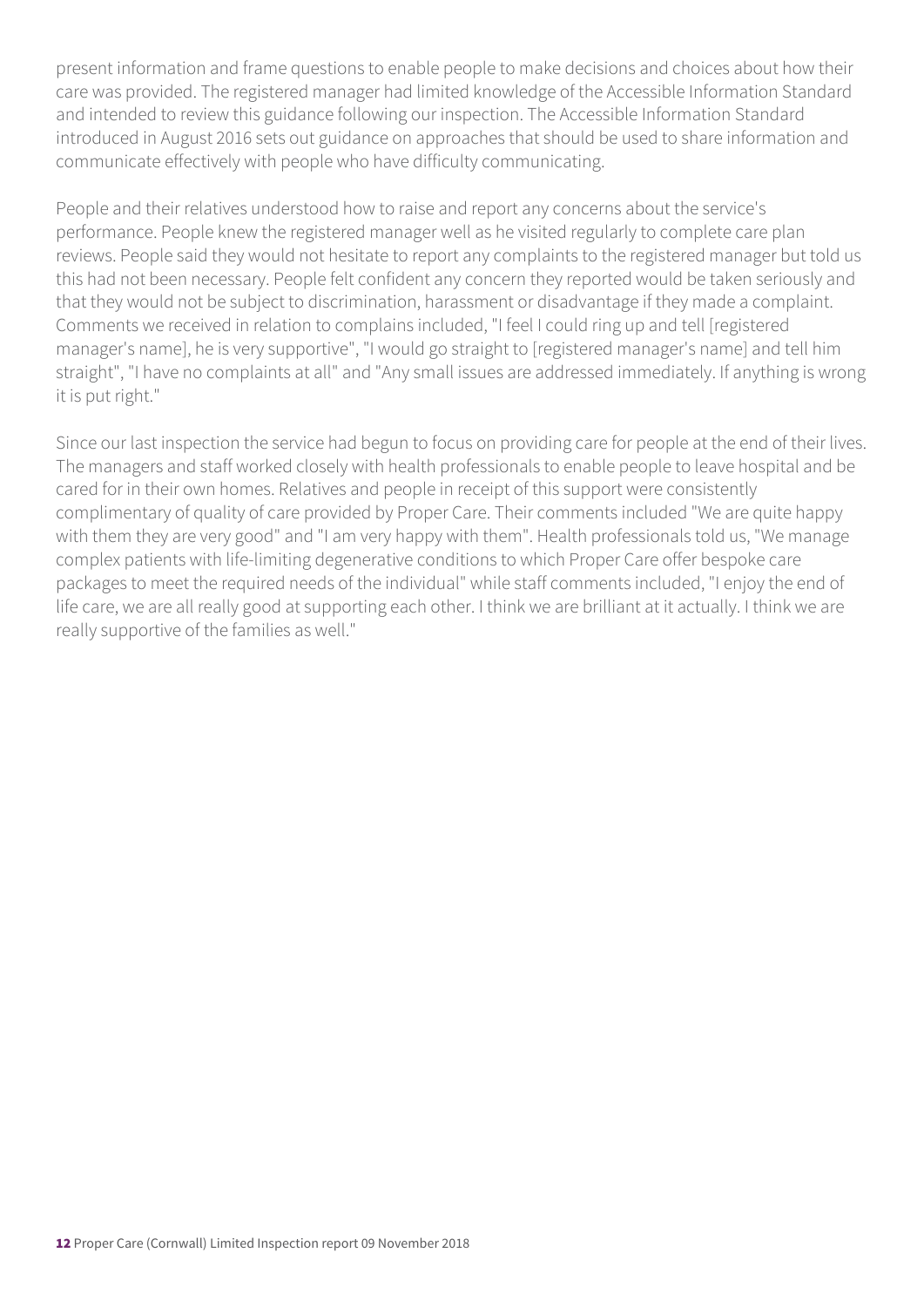#### Is the service responsive?

## Our findings

People's needs were assessed by the registered manager or senior carers once a new package of care was commissioned. Staff visited the person at home to assess and identify people's individual needs. Their care plan was then developed by combining information on people's needs and preferences gathered during the assessments with feedback from relatives and details supplied by care commissioners. Initial care plans were reviewed and updated after the initial period of care provision to incorporate staff learning and any additional preferences expressed.

We found people's care plans were detailed, accurate and informative. For each care visit staff were give specific instructions on the support people required alongside information about their individual preferences. For example, one person's care plans instructed staff, "Take special care to dry [the person's] feet as [they] has reduced sensation in them and cannot tell if they are dry or not." Staff told us they found people's care plans sufficiently detailed and commented, "There is always a care plan in every house", "All the information you need is in the care plan" and "The care plans are good, I always read them." Health professionals recognised and valued the service's abilities to support people with complex care need and the registered manager told us

People confirmed copies of their care plan were available in their homes and that they had been involved in the processes of developing and reviewing these documents. People and relative told us the registered manager visited them at home at least twice a year to review and update their care plans. People said, "I do [have a care plan] and the carers use it. [The registered manager] came here last week for a three month review and looked in the folder" and "We have spoken to [the registered manager] and even changed the Careplan." The registered manager told us, "I let people choose how often we do reviews" and we found that people care plans had been appropriately reviewed and provided staff with accurate information on people's individual needs. Where significant changes in people needs were identified these were highlighted to staff in the weekly newsletter including with their visit schedules. This meant staff were aware of changes in people needs before they arrived to provide support.

During each care visit staff completed notes of the care and support they had provided and people told us, "They fill the folder in every day". These records included details of staff arrival and departure times, details of specific tasks completed and observations in relation to the person's mood and any changes in their care needs.

The service was able to make changes to scheduled visits times, at short notice, to enable people to participate in community events or attend hospital appointments. One person told us, "Today the carer came at 0500 this morning to see to me and help me get ready before the transport came to take me to hospital."

People care's plans included detailed guidance for staff on how to communicate with people effectively. Where people used specific equipment including digital devices to aid their communication staff were provided with detailed information on how these devices were used. This included guidance on how on how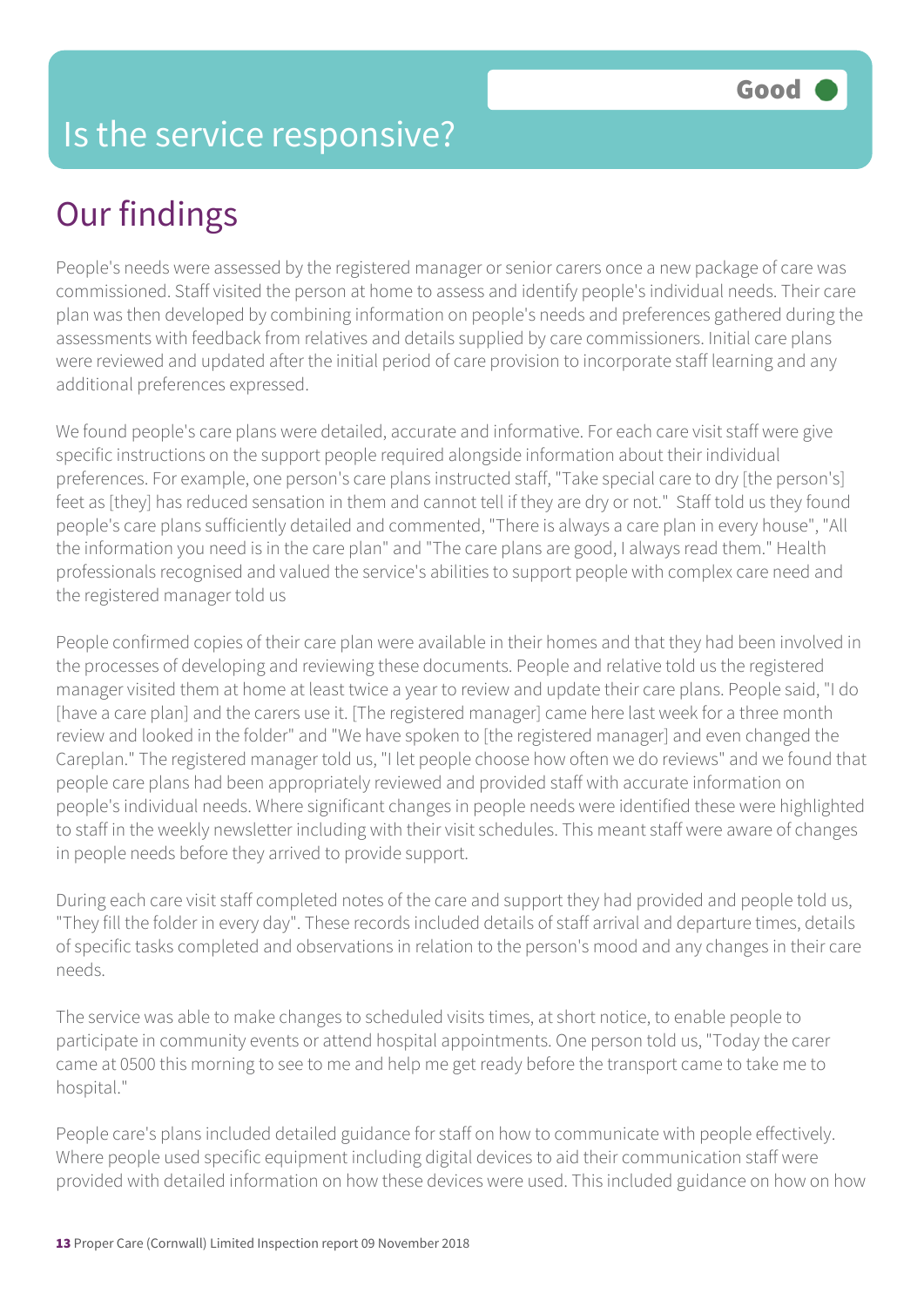to present information and frame questions to enable people to make decisions and choices about how their care was provided. The registered manager had limited knowledge of the Accessible Information Standard and intended to reviewed this guidance following our inspection. The Accessible Information Standard introduced in August 2016 sets out guidance on approaches that should be used to share information and communicate effectively with people who have difficulty communicating.

People and their relatives understood how to raise and report any concerns about the service's performance. People knew the registered manager well as he visited regularly to complete care plan reviews. People said they would not hesitate to report any complaints to the registered manager but told us this had not been necessary. People felt confident any concern they reported would be taken seriously and that they would not be subject to discrimination, harassment or disadvantage if they made a complaint. Comments we received in relation to complains included, "I feel I could ring up and tell [registered manager's name], he is very supportive", "I would go straight to [registered manager's name] and tell him straight", "I have no complaints at all" and "Any small issues are addressed immediately. If anything is wrong it is put right."

Since our last inspection the service had begun to focus on providing care for people at the end of their lives. The managers and staff worked closely with health professionals to enable people to leave hospital and be cared for in their own homes. Relatives and people in receipt of this support were consistently complimentary of quality of care provided by Proper Care. Their comments included "We are quite happy with them they are very good" and "I am very happy with them". Health professionals told us, "We manage complex patients with life-limiting degenerative conditions to which Proper Care offer bespoke care packages to meet the required needs of the individual" while staff comments included, "I enjoy the end of life care, we are all really good at supporting each other. I think we are brilliant at it actually. I think we are really supportive of the families as well."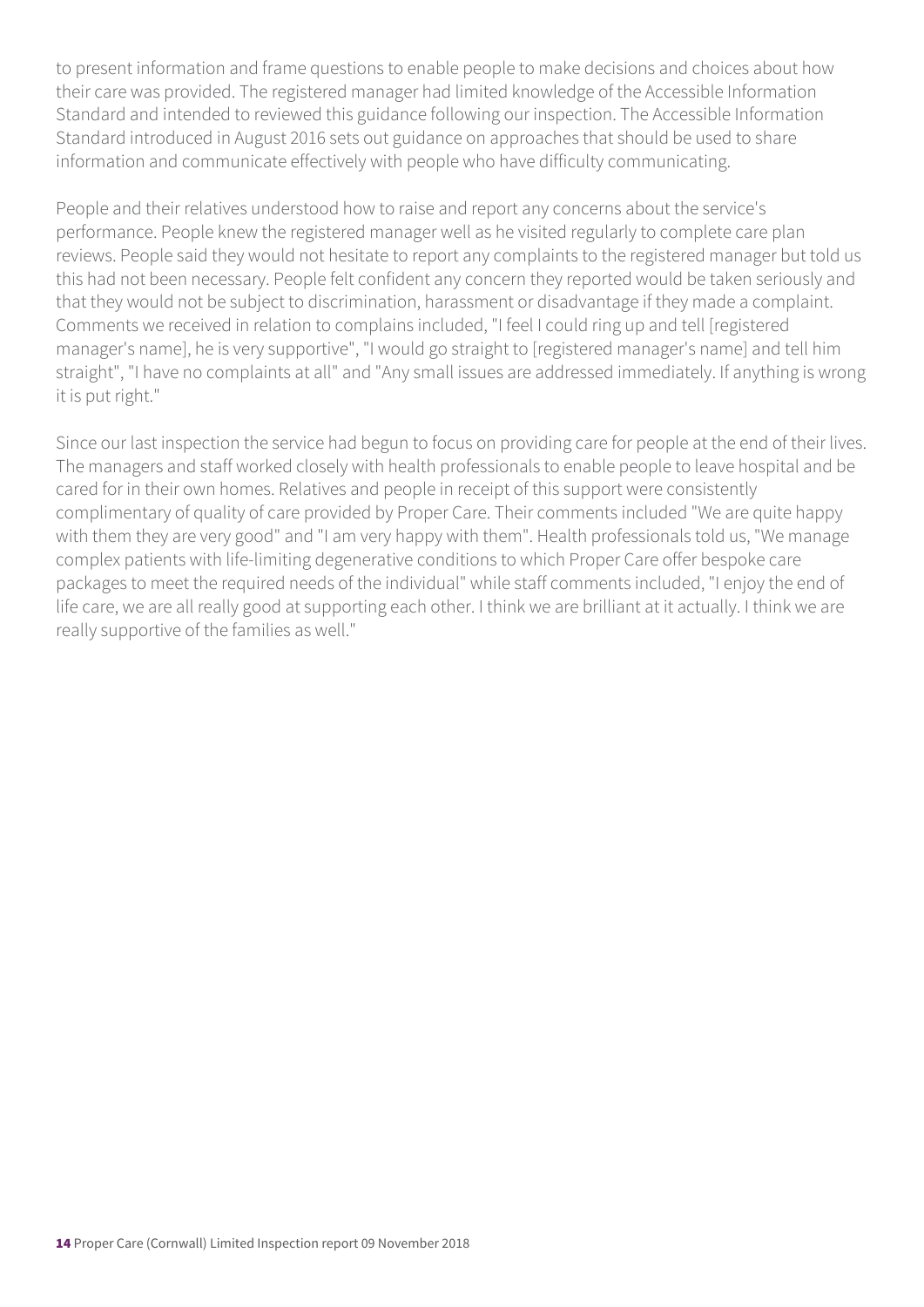#### Is the service well-led?

## Our findings

There was a registered manager in post who had the overall responsibility for the day-to-day running of the service. A registered manager is a person who has registered with the Care Quality Commission to manage the service. Like registered providers, they are 'registered persons'. Registered persons have legal responsibility for meeting the requirements in the Health and Social Care Act and associated Regulations about how the service is run.

The management structure within the service provided clear lines of responsibility and accountability. The registered manager was supported, in the running of the service, by a care manager responsible for the coordination and planning of care visits and a training manager who was responsible for managing the induction and training of the staff team. In addition, the service was in the process of introducing new rota planning roles that would enable experienced members of care staff to develop their skills. These staff were to be provided with some dedicated administration time each week to focus on reviewing and updating the service's visit schedules.

People and their relatives were complimentary of the quality of care and support provided by Proper Care. People's comments included, "I think they are very good, no excellent", "I don't think they could do anything better. They are first class" and "They have a brilliant team and [the registered manager] should be proud of all his girls." While relative said, "I could not wish for better", "I am very impressed with the staff. I have every confidence with them. I just let them get on with it" and "It takes a great weight off me as I know I can rely on them." The registered manager told us¸ "I am proud of the staff."

Staff told us there was a positive culture within the service and spoke passionately about their work. Managers were approachable and staff were encouraged to visit the service office each Friday to collect their visit scheduled and shared any observation that had made in relation to changes in peoples' care needs. On the day of our inspection a pizza lunch was provided to mark the departure of a member of office staff while further encouraging care staff to visit the office. Staff told us, "Morale is always very good", "I like the staff here, we all help each other out" and "The managers are dead nice, easy to talk to."

Team meetings were held regularly and staff were encouraged to make suggestions about any improvements that could be made to the quality of care and support the service provided. Staff told us they did this through informal conversations with management, regular supervisions and while working alongside their managers. Staff reported that managers acted on any feedback they provided and their comments included, "[The managers] are brilliant, if you have an issue they sort it out straight away. Little, big, whatever it gets sorted", "The managers are great, I can't fault them" and "Anything that comes up you just talk to the office and it gets sorted." One staff member provided an effective summary of staff feelings in relation to the registered manager saying, "All in all [The registered manager] is a good boss and it is a good place to work."

People and their relatives knew the registered manager well and told us the service communicated with